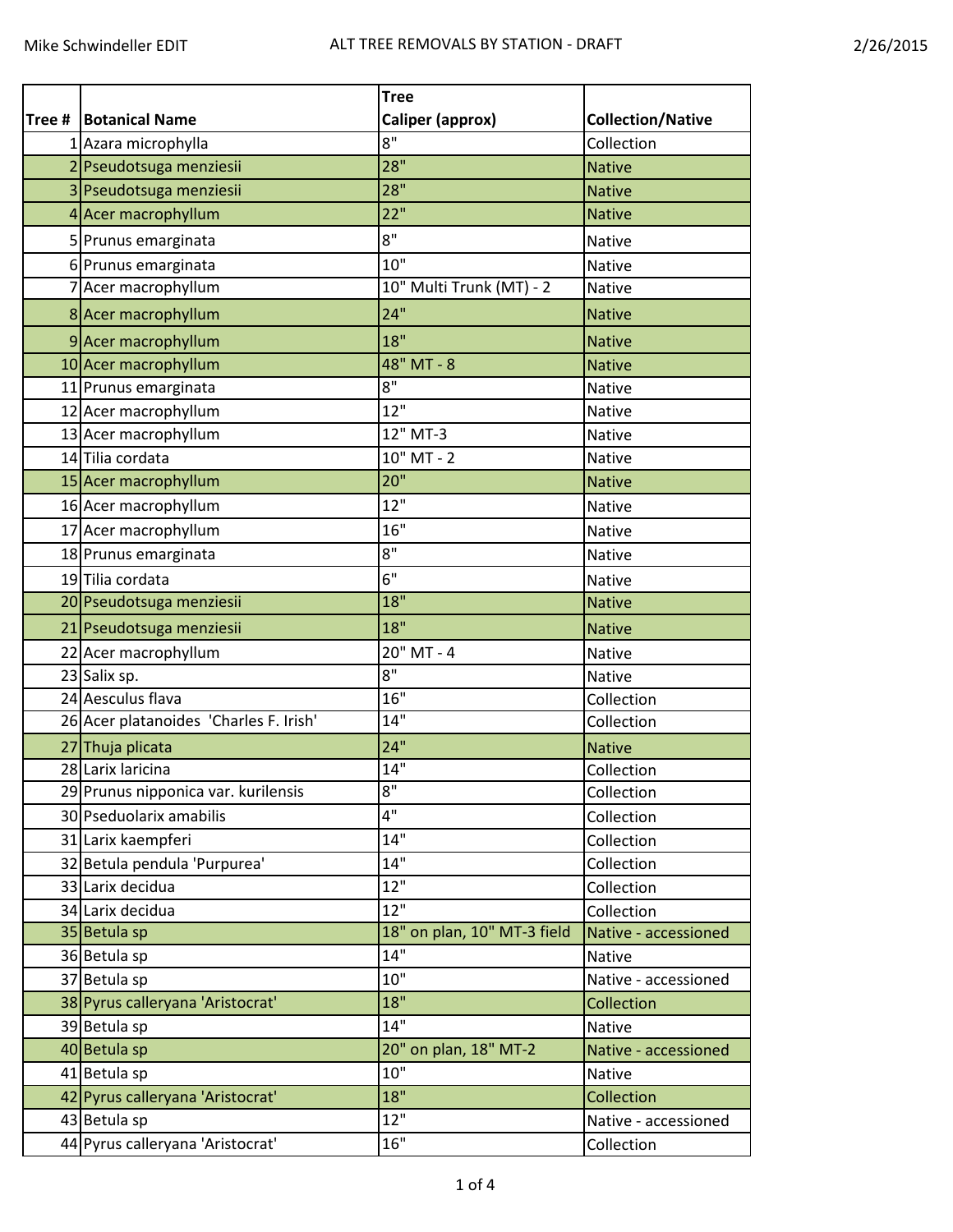|        |                                         | <b>Tree</b>        |                          |
|--------|-----------------------------------------|--------------------|--------------------------|
| Tree # | <b>Botanical Name</b>                   | Caliper (approx)   | <b>Collection/Native</b> |
|        | 45 Pyrus calleryana 'Aristocrat'        | 14"                | Collection               |
|        | 46 Betula pubescens                     | 6"                 | Collection               |
|        | 47 Betula pubescens                     | 8"                 | Collection               |
|        | 48 Betula pubescens                     | 8"                 | Collection               |
|        | 49 Betula pubescens var. carpatica      | 8"                 | Collection               |
|        | 50 Diospyros virginiana 'Johnrkk' (sp?) | 6"                 | Collection               |
|        | 51 Diospyros sp.                        | 6"                 | Collection               |
|        | 52 Crataegus crus-galli                 | 12"                | Collection               |
|        | 53 Crataegus punctata                   | 16"                | Collection               |
|        | 54 Crataegus jackii                     | 8"                 | Collection               |
|        | 55 Malus baccata 'Pyramidalis'          | 16"                | Collection               |
|        | 56 Malus 'Donald Wyman'                 | 12"                | Collection               |
|        | 57 Malus baccata 'Aspiration'           | 16"                | Collection               |
|        | 58 Malus sikkimensis                    | 16"                | Collection               |
|        | 59 Betula hybrid                        | 16"                | Collection               |
|        | 60 Crataegus nitida                     | 4"                 | Collection               |
|        | 61 Betula sp.                           | 14"                | Collection, NOT Acc.     |
|        | 62 Quercus sp.                          | 26"                | Collection, NOT Acc.     |
|        | 63 Betula sp.                           | 12"                | Collection, NOT Acc.     |
|        | 64 Betula sp.                           | 10"                | <b>Native</b>            |
|        | 65 Betula sp.                           | $8^{\circ}$        | Native                   |
|        | 66 Fraxinus pennsylvanica               | $10$ "             | Collection               |
|        | 67 Fraxinus angustifolia ssp. Syriaca   | 12"                | Collection               |
|        | 68 Aesculus flava                       | 14"                | Collection               |
|        | 69 Acer macrophyllum                    | 28"                | <b>Native</b>            |
|        | 70Thuja plicata                         | 32"                | <b>Native</b>            |
|        | 71 Thuja plicata                        | 26"                | <b>Native</b>            |
|        | 72 Thuja plicata                        | 48"                | <b>Native</b>            |
|        | 73 Pseudotsuga menziesii                | 26"                | Native                   |
|        | 74 Acer sp.                             | 12"                | Collection, NOT Acc.     |
|        | 75 Thuja plicata                        | 18"                | <b>Native</b>            |
|        | 76 Tilia cordata                        | 8"                 | Native                   |
|        | 77 Acer macrophyllum                    | 26"                | <b>Native</b>            |
|        | 78 Tsuga heterophylla                   | 22"                | <b>Native</b>            |
|        | 79Thuja plicata                         | 34"                | <b>Native</b>            |
|        | 80 Acer macrophyllum                    | 20"                | <b>Native</b>            |
|        | 81 Prunus sp.                           | 6" MT-4            | Native                   |
|        | 82 Acer macrophyllum                    | 16"                | Native                   |
|        | 83 Betula sp.                           | 14"                | Native                   |
|        | 84 Thuja plicata                        | 32"                | <b>Native</b>            |
|        | 85 Pseudotsuga menziesii                | 12"                | Native                   |
|        | 86 Fraxinus latifolia                   | 38"                | <b>Native</b>            |
|        | 87 Thuja plicata                        | 28"                | <b>Native</b>            |
|        | 88 Acer circinatum                      | $8^{\overline{1}}$ | Native                   |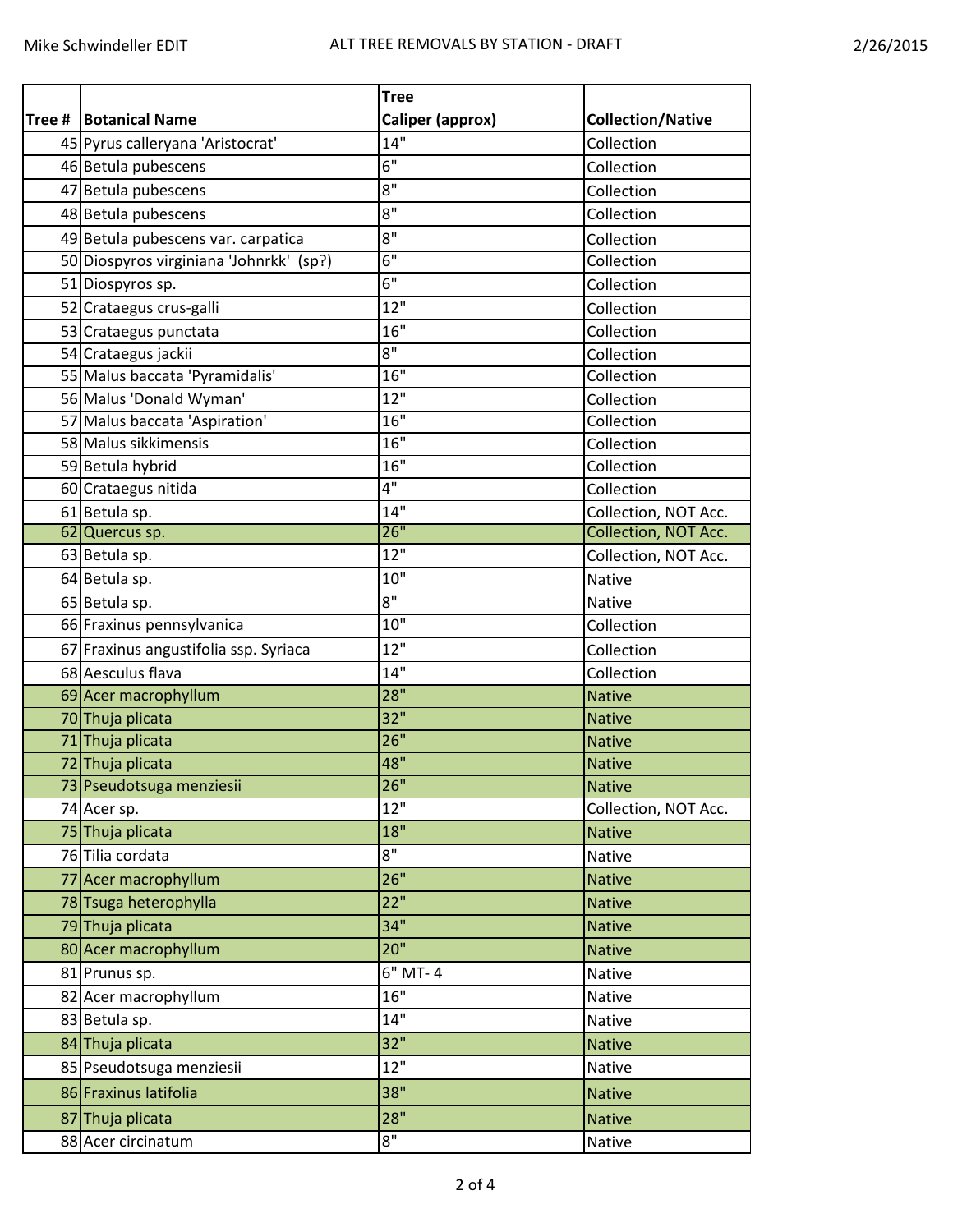|        |                                       | <b>Tree</b>             |                          |
|--------|---------------------------------------|-------------------------|--------------------------|
| Tree # | <b>Botanical Name</b>                 | <b>Caliper (approx)</b> | <b>Collection/Native</b> |
|        | 89 Acer macrophyllum                  | 18"                     | <b>Native</b>            |
|        | 90 Juglans ailanthifolia              | 6"                      | Collection               |
|        | 91 Sassafras albidum                  | 6"                      | Collection               |
|        | 92 Platycladus orientalis             | 10"                     | Collection               |
|        | 93 Platycladus orientalis             | 10"                     | Collection               |
|        | 94 Quercus gilva                      | $4"$ MT - 3             | Collection               |
|        | 95 Quercus ilex                       | $6"$ MT -2              | Collection               |
|        | 96 Quercus ilex                       | 6"                      | Collection               |
|        | 97 Quercus sp.                        | 20"                     | Collection               |
|        | 98 Quercus sp.                        | 18"                     | Collection               |
|        | 99 Chamaecyparis pisifera 'Filifera'  | 4"                      | Collection               |
|        | 100 Chamaecyparis pisifera 'Filifera' | 6"                      | Collection               |
|        | 101 Chamaecyparis pisifera 'Filifera' | $8^{\overline{1}}$      | Collection               |
|        | 102 Chamaecyparis pisifera 'Filifera' | 10"                     | Collection               |
|        | 103 Quercus glandulifera              | 8"                      | Collection               |
|        | 104 Pseudotsuga menziesii             | 16"                     | Native                   |
|        | 105 Acer macrophyllum                 | 46"                     | <b>Native</b>            |
|        | 106 Quercus sp.                       | 24"                     | Collection               |
|        | 107 Quercus Iobata                    | 6"                      | Collection               |
|        | 108 Quercus gambelli                  |                         | Collection               |
|        | 109 Chamaecyparis taiwanensis         |                         | Collection               |
|        | 110 Quercus bicolor                   | 18"                     | Collection               |
|        | 111 Quercus marilandica               | 12"                     | Collection               |
|        | 112 Quercus acuta                     |                         | Collection               |
|        | 113 Lithocarpus henryii               |                         | Collection               |
|        | 114 Quercus velutina                  | 18"                     | Collection               |
|        | 115 Pseudotsuga menziesii             | 36"                     | <b>Native</b>            |
|        | 116 Prunus sp.                        | 12"                     | Native                   |
|        | 117 Thuja plicata                     | $8^{\circ}$             | Native                   |
|        | 118 Thuja plicata                     | 6"                      | Native                   |
|        | 119 Thuja plicata                     | 12"                     | Native                   |
|        | 120 Thuja plicata                     | 20" MT-2                | <b>Native</b>            |
|        | 121 Thuja plicata                     | 16"                     | Native                   |
|        | 122 Thuja plicata                     | 24"                     | <b>Native</b>            |
|        | 123 Pseudotsuga menziesii             | 32"                     | <b>Native</b>            |
|        | 124 Prunus emarginata                 | 12"                     | Native                   |
|        | 125 Malus spectabilis 'Riversii'      | $6"$ MT -2              | Collection               |
|        | 126 Quercus nigra                     | 18"                     | Collection               |
|        | 127 Malus spectabilis 'Riversii'      | 6" MT-2                 | Collection               |
|        | 128 Malus sieboldii var. zumi         | $\overline{8}$ " MT -2  | Collection               |
|        | 129 Malus 'Prince Georges'            | $3"$ MT-3               | Collection               |
|        | 130 Malus sieboldii var. zumi         | $\overline{8}$ " MT -2  | Collection               |
|        | 131 x Malosorbus florentina           | 8"                      | Collection               |
|        | 132 Quercus ellipsoidalis             | 24"                     | Collection               |
|        | 133 x Malosorbus florentina           | 6"                      | Collection               |